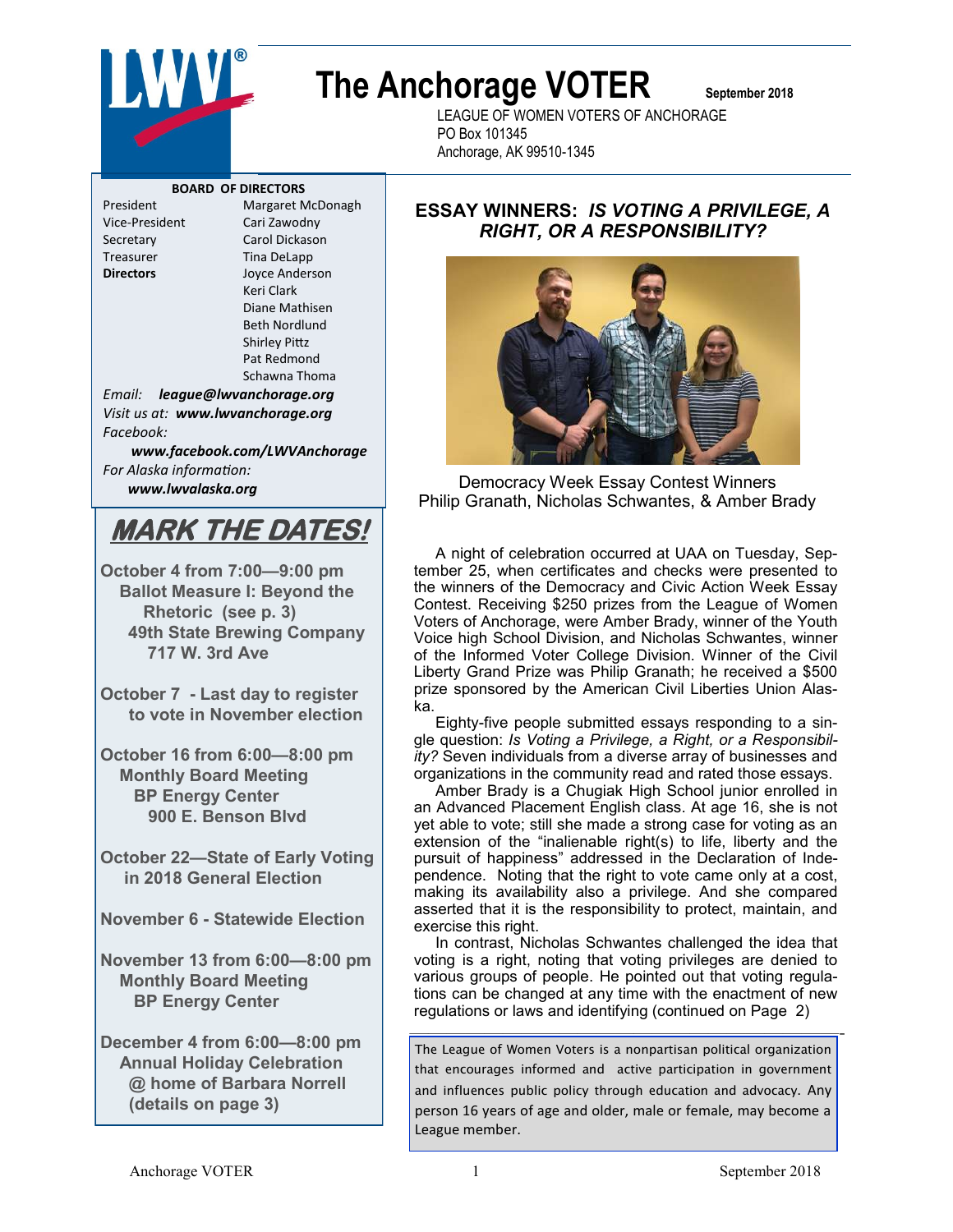## **Busy Time of Year for LWV Voter Registrars**



A New Citizens Gets Help With Voter Registration Application from Tina DeLapp

 As the deadline for registering to vote prior to the upcoming November election approaches, Anchorage LWV Registrars have been busy, busy, busy. In addition to visiting local area high schools to register eligible (i.e., within 90 days of turning 18) students to vote, registrars have been participating in events associated with the Anchorage Welcoming Cities celebration and the UAA Democracy & Civic Action Week.

 Thus far in September, LWV Registrars have visited U.S. Government classrooms at South, West, and Bartlett High Schools, with East and Chugiak High Schools on next week's calendar. Thus far, 42 high school students have registered to vote; those who will be 18 by election day will be able to vote in the November election.

 Large numbers of new citizens were able to almost immediately take part in one of their new privileges by registering to vote following their naturalization ceremony. A total of 70 new citizens registered to vote immediately following Naturalization Ceremonies held on September 19 in the Anchorage Assembly Chambers at Loussac Library and on September 21 at UAA Wendy Williamson Auditorium. At least five guests at those ceremonies took the opportunity to update their own registration in advance of the upcoming election.

 Finally, while participating in the Civics Fair sponsored by the UAA Democracy and Civic Action Week, two LWV Registrars registered nine voters and correctly answered Civics Quiz questions, winning turkey wraps for their efforts!!

 All told, eight different registrars active during September activities thus far resulted in 126 new or updated voter registrations, bringing the total to 423 for the year. Thank you to the following individuals who participated in voter registration activities in September: Joyce Anderson, Tina DeLapp, Joan Diamond, Carol Dickason, Penny Goodstein, Diane Mathisen, Marie Murdock, and Sharon Richards.

 If you are interested in becoming a Registrar, contact Tina DeLapp (tdelapp@ak.net) for information.

## **YOUTH VOTE UPDATE**

## **YOU'RE INVITED!!**

#### **Youth Vote 2018 Candidates Forum** Tuesday October 23rd Noon - 1pm (doors open at 11:30) Wendy Williamson Auditorium @ UAA (UAA parking fees/restrictions will not be enforced at the theater during the event)

Channel 2 will broadcast this event live. Governor Walker, Mark Begich & Alyse Galvin have confirmed their participation.

#### **Candidate Meet & Greet**

Thursday, October 25th Time and Location TBA

 **2018 Youth Vote Mock Election** October 23—30

 **2018 Youth Vote Election Results**  Announced October 31

Additional Youth Vote 2018 activities will be announced as information becomes available. Please consider joining these outstanding young citizens at one or all of their events!

#### **ESSAY CONTEST WINNERS**

(continued from Page 1)

partisan politics as having potential impact. He ended his essay by insisting that everyone's suffrage is in jeopardy until "we create a society where everyone has the right to vote … and where voting is handled by independent groups from the government". Nicholas is a Civil Engineering major at UAA who expects to graduate in Spring 2020. He recalled that he cast his first vote in the 2016 general election, feeling as though, in that action, he was part of something bigger than himself. He has been a regular voter ever since.

 Intertwined throughout Grand Prize winner Philip Granath's essay were reflections on his observations of Iraqi citizens taking great risks and expressing joyous excitement as they brandished their purple thumbs in the first free elections held in their country following the fall of Saddam Hussein.